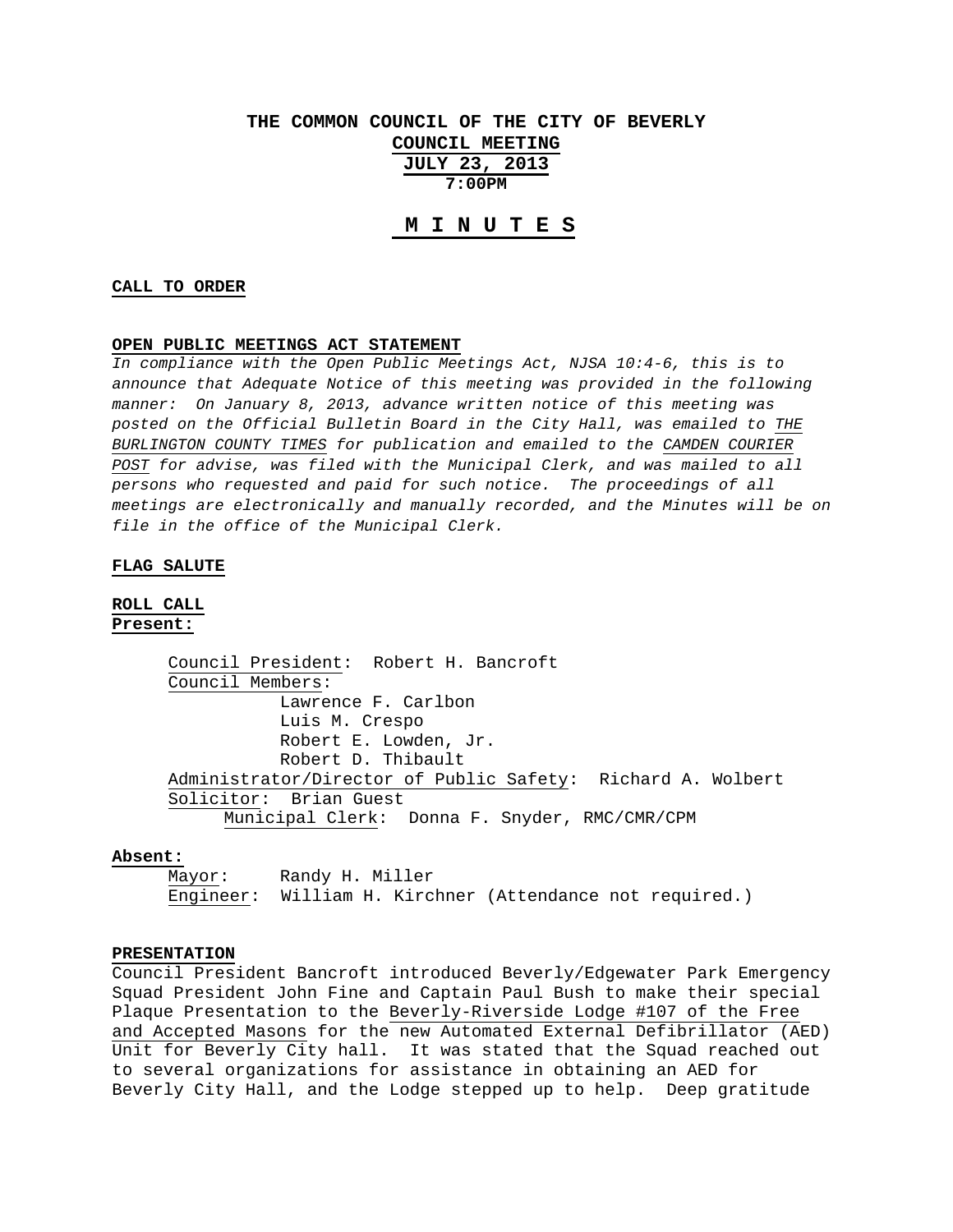was expressed to the Representatives of the Lodge who were in attendance.

# **PROCLAMATION**

Administrator/Public Safety Director Richard Wolbert presented a Proclamation of Thanks from the City of Beverly to the Beverly/Edgewater Park EMS Squad for their donation of the new AED Unit, to the City of Beverly, and also presented a Proclamation of Thanks to the Beverly-Riverside Lodge #107 of the Free and Accepted Masons for their donation to the Beverly/Edgewater EMS Squad which made this possible. Heartfelt appreciation was expressed by the Administrator and Council to both entities for their efforts relative to the health, safety, and welfare of the City of Beverly.

### **MINUTES**:

The Regular Session Council Meeting Minutes for 6/25/13 were Approved as submitted with a Motion by Crespo; Second by Carlbon. Roll Call Vote – All Ayes. Motion Carried.

#### **ORDINANCES**:

# **ORDINANCE 2013-6**: **SECOND READING/PUBLIC HEARING**

An Ordinance releasing, extinguishing and vacating the rights of the public in a portion of street known as Penn Street the City of Beverly, County of Burlington, and State of New Jersey. Second Reading/Public Hearing was had. Concerns were for clarification, and all were addressed satisfactorily. Motion to Approve by Crespo; Second by Thibault. Roll Call Vote – All Ayes. Motion Carried.

# **ORDINANCE 2013-7: FIRST READING/INTRODUCTION**

An Ordinance establishing a four-way Stop Sign controlled intersection at Bentley Avenue and Pine Street pursuant to the authority of N.J.S.A. 39:4-197. Said Ordinance will come before Council for Second Reading/Public Hearing at their August 27,2 013 meeting at 7PM at Beverly City Hall, 446 Broad Street, Beverly, NJ at which time all those wishing to be heard on same will be so heard. Copies of this Ordinance are available for review at the Municipal Clerk's Office during regular business hours, M-F, 9A-5P. Motion to Approve on First Reading by Crespo; Second by Carlbon. Roll Call Vote – All Ayes. Motion Carried.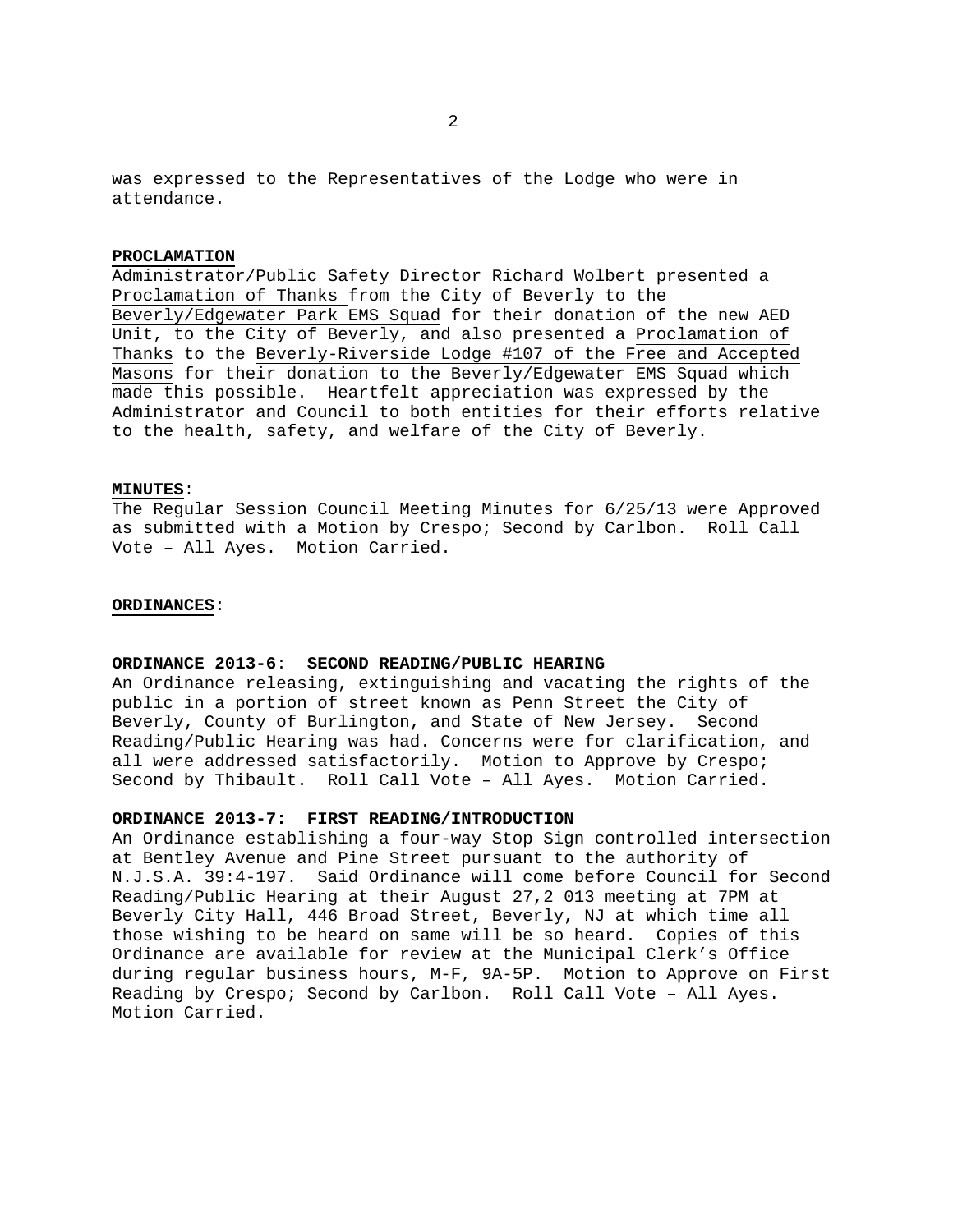#### **RESOLUTIONS:**

# **RESOLUTION 2013-127: 2013 Budget Amendment/Public Comment**

A Resolution Amending the 2013 Budget of the City of Beverly. Reading Public Comment Vote by Council on Amending Resolution

Public Comment was had on said Resolution, with all clarifications on any questions being satisfactorily answered. Motion to Approve by Thibault; Second by Lowden. Roll Call Vote – All Ayes. Motion Carried. Note that all required documents will be finalized and forwarded, as required, to DCA by the Municipal Clerk.

# **RESOLUTION 2013-128: 2013 Budget Adoption/Second Reading/ Public Comment.**

A Resolution Adopting the 2013 Budget of the City of Beverly as Amended and as found on Pages 41 and 42 of the Budget Document. Public Comment was had on said Resolution, with all clarifications on any questions relative to Transitional Aid being satisfactorily answered. Motion to Approve by Crespo; Second by Thibault. Roll Call Vote – All Ayes. Motion Carried. Note that all required documents will be finalized and forwarded, as required, to DCA by the Municipal Clerk.

# **RESOLUTION 2013-129**

A Resolution authorizing the following Liquor License Transfer:

#### **From: Bryson Enterprises Incorporated, d/b/a "F&M Liquor"**

Plenary Retail Consumption License w/Broad Package Privilege, License Number 0302-32-001-001

# **To: Satyam Shivam, Inc., d/b/a "F&M Liquor"** Plenary Retail Consumption License w/Broad Package Privilege,

License Number 0302-32-001-001

There was no Public Comment. Motion to Approve by Thibault; Second by Crespo. Roll Call Vote – All Ayes. Motion Carried.

# **RESOLUTION 2013-130**

A Resolution amending the Salary structure for Richard A. Wolbert, as Administrator/Public Safety Director. Motion to Approve by Thibault; Second by Lowden. Roll Call Vote – All Ayes. Motion Carried.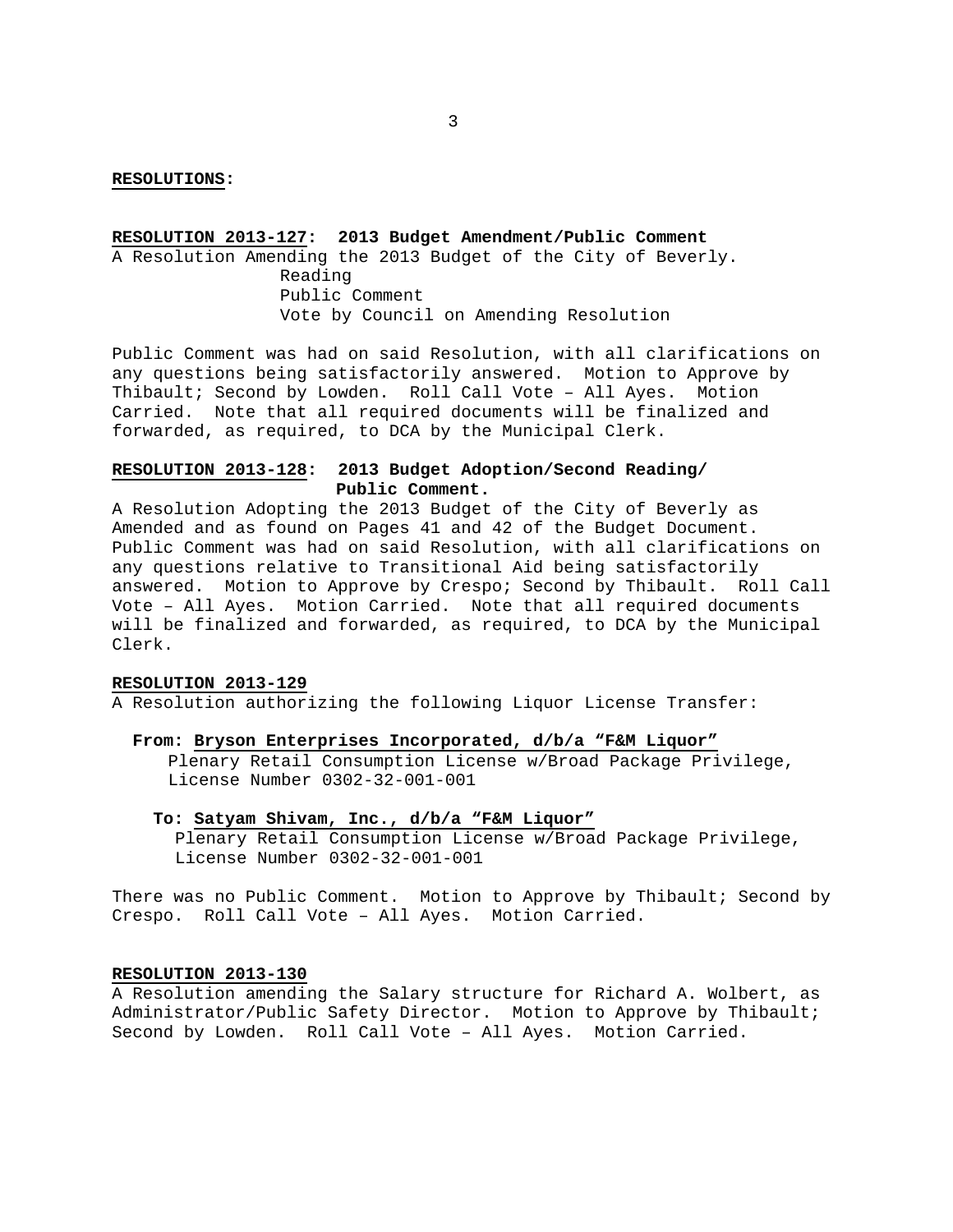# **RESOLUTION 2013-131**

A Resolution authorizing Lease, per the attached documentation, for U.S. Coast Guard Aid to Navigation Edgewater Lower Range Rear Light, Beverly, New Jersey to maintain continued use of the 20 foot square plot they currently occupy at the property now owned by the City of Beverly (formerly New Jersey American Water Company property, on land between Cooper and Warren Streets in the City of Beverly, as the U.S. Coast Guard has maintained an active aid to navigation light on this parcel since 1930. Motion to Approve by Thibault; Second by Lowden. Roll Call Vote – All Ayes. Motion Carried.

### **RESOLUTION 2013-132**

A Resolution authorizing the hiring of **Harry Welch** as a Regular, Full-Time Beverly City Police Officer, effective immediately, at the current Step 4 Contract Salary of \$59,000.00, with Benefits, based on Certification of Funds by the Beverly City CFO. Motion to Approve by Thibault; Second by Lowden. Roll Call Vote – All Ayes. Motion Carried. Officer Welch was welcomed by the Council, introduced to those present, and Sworn-in by Solicitor Guest.

#### **RESOLUTION 2013-133**

A Resolution authorizing the hiring of **Frederick Mack** as a Regular, Full-Time Beverly City Police Officer, effective immediately, at the current Step 4 Contract Salary of \$59,000.00, with Benefits, based on Certification of Funds by the Beverly City CFO. Motion to Approve by Thibault; Second by Carlbon. Roll Call Vote – All Ayes. Motion Carried. Officer Mack was welcomed by the Council, introduced to those present, and Sworn-in by Solicitor Guest.

# **RESOLUTION 2013-134**

A Resolution approving Mercantile License Renewals for the 2013-14 Licensing Year, to Satyam Shivam, Inc., d/b/a/ "F&M Liquors", 301 Warren Street, Beverly, NJ 08010, conditioned upon all paperwork being submitted, all fees being paid, and all taxes being current. Motion to Approve by Thibault; Second by Carlbon. Roll Call Vote – All Ayes. Motion Carried.

# **RESOLUTION 2013-135**

A Resolution approving Retail Food License Renewal for the 2013-14 Licensing Year to Satyam Shivam, Inc., d/b/a "F&M Liquors", 301 Warren Street, Beverly, NJ 08010*,* conditioned upon all paperwork being submitted, all fees being paid, and all taxes being current. Motion to Approve by Lowden; Second by Thibault. Roll Call Vote – All Ayes. Motion Carried.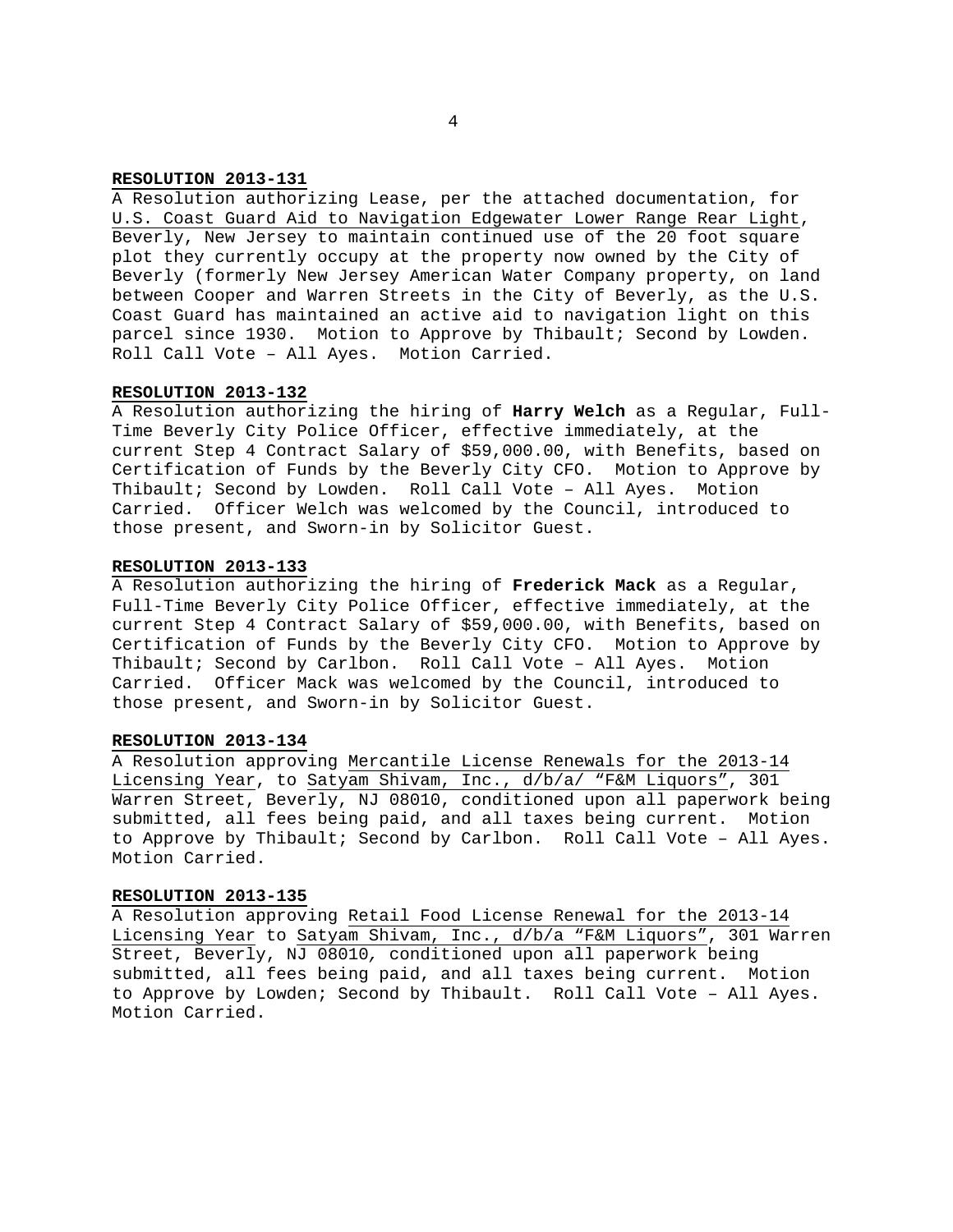#### **OLD BUSINESS:**

NJ League of Municipalities 98<sup>th</sup> Annual Convention Update. The Clerk advised that those Council Members who wish to attend the League should advise her by August 9, 2013 so that necessary paperwork can be processed on a timely basis. Additionally, employees who wish to attend same relative to maintaining required Certifications should request permission from Administrator Wolbert in writing as soon as possible.

### **NEW BUSINESS:**

NJ League of Municipalities Seminar: "Taking the Mystery out of Applying for Grants"; Wednesday, October 2, 2013, Monroe Twp., NJ. \$75.00 Member Rate. Request for Richard A. Wolbert to attend. Motion to Approve Mr. Wolbert's attendance was made by Lownds; Second by Thibault. All in Favor. Motion Carried.

Burlington County Bridge Commission: "Greenbacks to Go Green" Shared Service Program. Administrator Wolbert advised that at this time there are no added benefits to the City for their participation in same.

#### **BILLS LIST**

The 7/18/13 Bills List was reviewed with Motion to Approve by Crespo; Second by Thibault. Roll Call Vote – All Ayes. Motion Carried.

#### **CORRESPONDENCE**

*In Mayor Miller's absence, Council President read the following Correspondence into the Minutes by title. Note that all Correspondence will be handled and filed accordingly in the Office of the Municipal Clerk.* 

NJ Department of Community Affairs: Transitional Aid Award to Beverly City - \$337,000.00.

Palmyra High School Post-Prom Committee: "Thank You".

Burlington County Freeholders: County Roadway System-Brush/Foliage Clearing Along County Roadway System.

New Jersey American Water: Notification for Water Main Replacement Program at Beverly Station, anticipated construction dates 6/2013- 10/2013.

BURLCOJIF: Insurance Report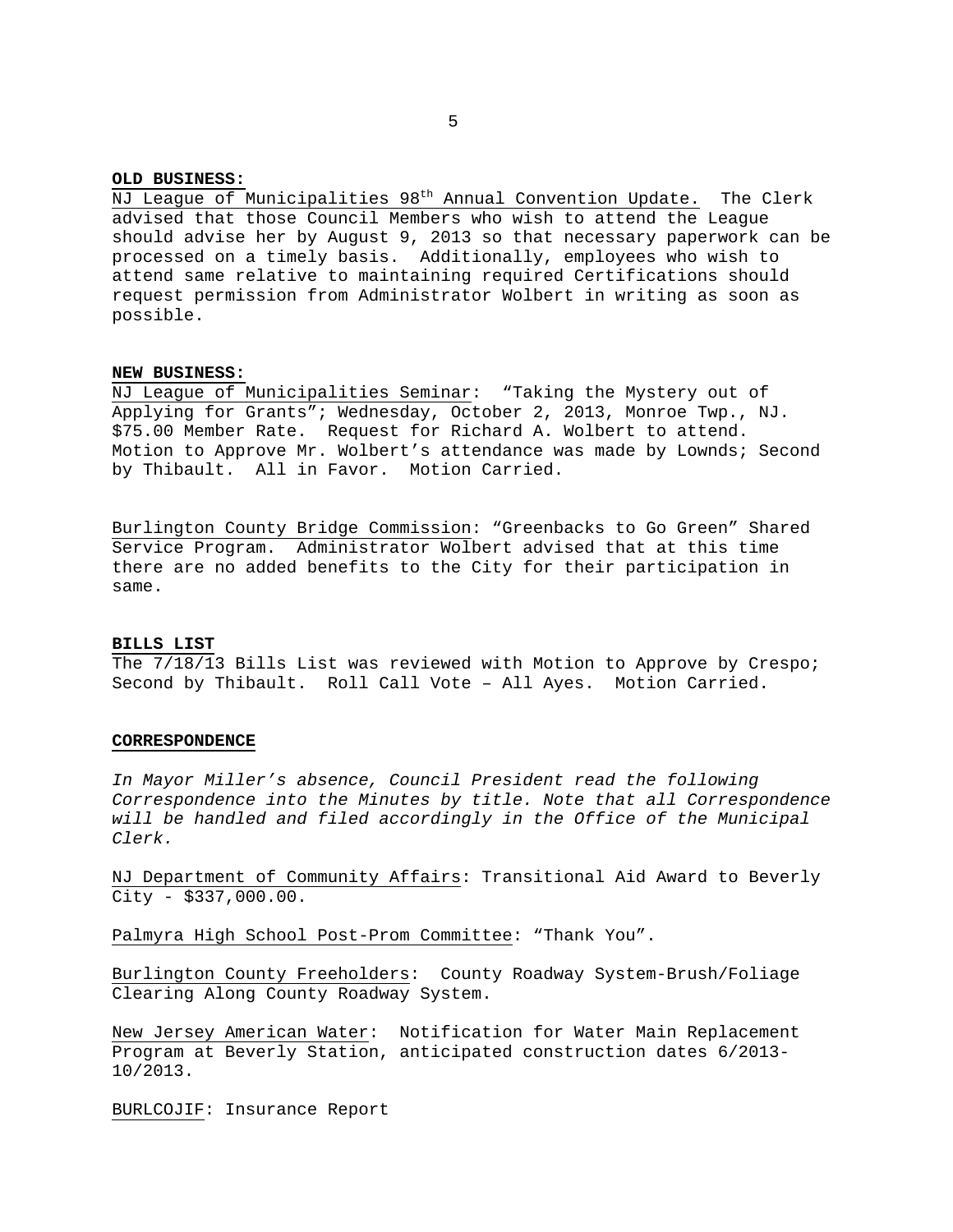#### **COMMENTS/REPORTS**

Mayor - Absent

#### Council

All Council Members congratulated Officers Mack and Welch saying they welcomed the Officers' prior expertise into the Beverly community.

Mr. Thibault advised that Community Events continue to move forward. Mr. Carlbon stated that there are still tickets available for the August 16 "Camden Riversharks" Game; those interested should see Mr. Wolbert. Mr. Lowden commended the EMS Squad for their outstanding job recently at the Burlington County Farm Fair.

# Administrator/Public Safety Director

Relative to the City's new Officers, Mr. Wolbert advised that it was a long selection process, but that he felt we had chosen the "best of the best"! He stated that he was glad the Officers had chosen the City of Beverly. Mr. Wolbert also thanked Officer Matthews for her contribution to this selection process. Additionally, Mr. Wolbert advised that we have received notice to proceed, and that work will begin on the Northwest Roads Project the first week of August and should be wrapped up by the end of September.

#### Professionals

Solicitor Guest welcomed the new Officers to the City. His additional comments are reserved for Executive Session.

Clerk - Nothing at this time.

Tax Collector – Report for June 2013 Upon review, Motion to Approve by Crespo; Second by Thibault. Roll Call Vote – All Ayes. Motion Carried.

#### **PUBLIC COMMENT**

*Please state you name and address clearly for the record.* 

Public Comment was had by Mary Ellen Knudson, Ron Paice, Paul Bush, and John Fine. Discussion included clarifications on the Youth Work Program; Mercantile Licenses; Updates from the EMS Squad on their continued efforts towards excellence.

There being no further comments, the Public Comment session was closed at 8PM.